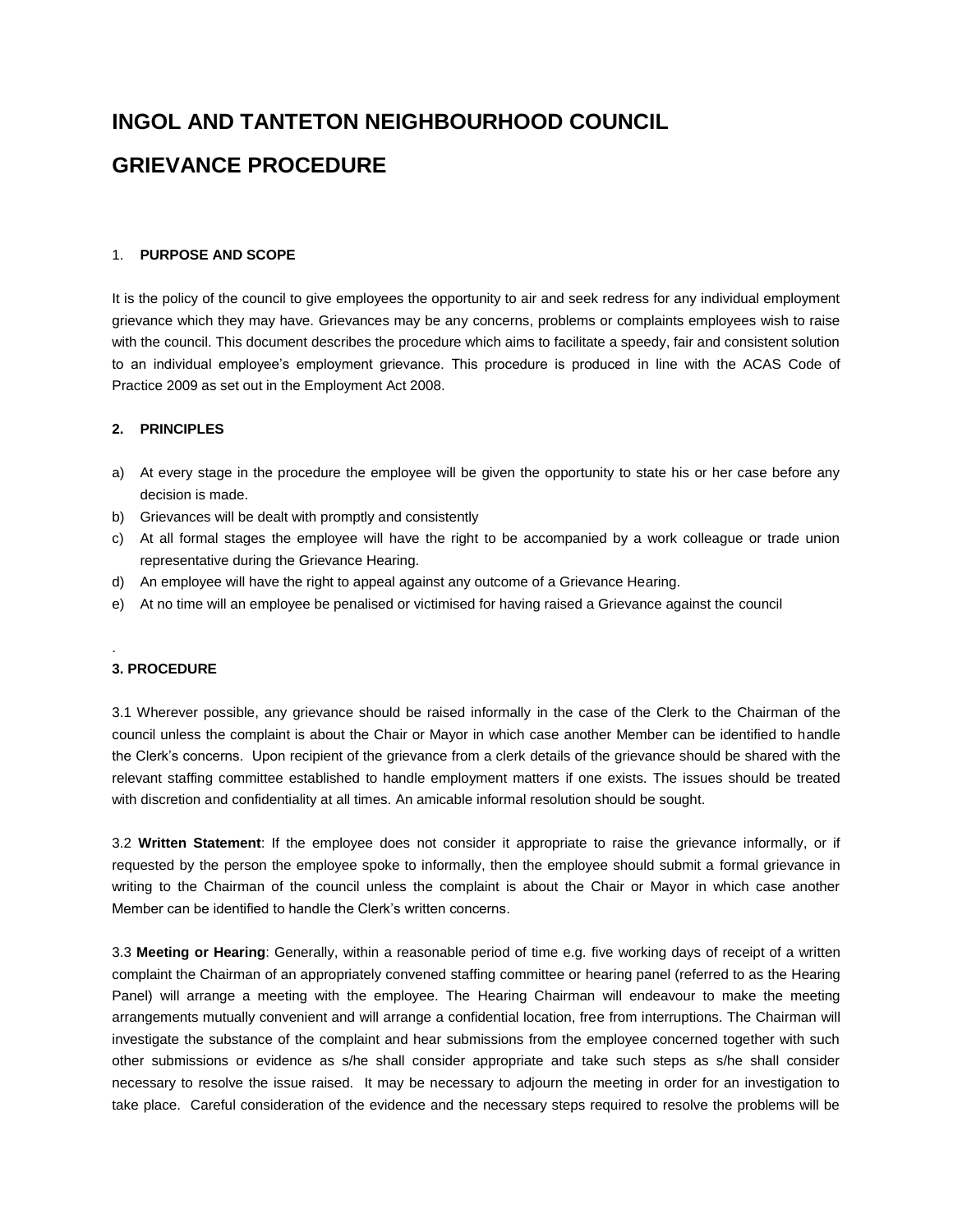given to the grievance. The employee may call witnesses by prior arrangement with the panel. There is no right for a Member or employee implicated in an employee's grievance to cross examine the aggrieved during a grievance hearing but the panel may wish to make its own investigations through interviewing these individuals and/or other witnesses separately. The Panel may ask the employee what he or she would like to happen as a result of raising the grievance and bear this in mind when preparing the response.

**3.4 Response:** The Hearing Chairman will advise the decision to the employee in writing and, where appropriate, include an action plan to assist in the resolution of the problem. Councils which handle internal disputes effectively generally consider the options and costs in a timely fashion, then agree and publicise the workable solutions, monitor and review and learn from the experience. There may be some value in exploring Mediation as a way in which to resolve differences between two parties. The SLCC can advise on approaches and bodies which may be able to assist (external organisations may levy a fee for such services)

**3.5 Appeal**: If the employee is dissatisfied with the decision of the Hearing Panel on his/her complaint, s/he may appeal against the decision to the full Council by written notice within five working days of the decision. An Appeal may be raised if:

- The employee thinks the finding, or action plan, is unfair
- New evidence has come to light
- The employee thinks that the procedure was not applied properly

On receipt of the appeal the council's Appeals Panel shall arrange to meet and consult with the employee, any Members concerned and any other persons, as s/he shall consider appropriate without unreasonable delay. The Appeal Hearing Chairman shall consider the issues and shall then take all such steps, as s/he may consider necessary to resolve those issues. Where the Council's Chairman has chaired the initial grievance meeting the Vice Chairman or Chairman of another committee will hear the appeal as a hearing Chairman. The decision of the Appeal Hearing will be final. The council will need to ensure that the Members involved in the hearings are able to act impartially and reasonably at all times. The outcome of the appeal should be conveyed to the employee in writing in a timely manner.

**3.6 Bullying or Harassment**: If a grievance concerns alleged bullying or harassment the matter should be reported promptly to the Chairman of the council unless the complaint is about the Chairman in which case another Member can be identified to handle the Clerk's concerns. The complaint will then be investigated and any action taken and any resolution achieved will be reported back. If the solution is not satisfactory to the complainant, the matter will be discussed further and, if appropriate, an alternative solution agreed. The decision at this stage will generally conclude the enquiry. If a further appeal or review is available the employee will be notified. As a result of an investigation into a claim of harassment disciplinary action may be instigated against any alleged perpetrators of the action or in the case of alleged perpetrators being elected Members a Code of Conduct complaint lodged by the council through the Standards process